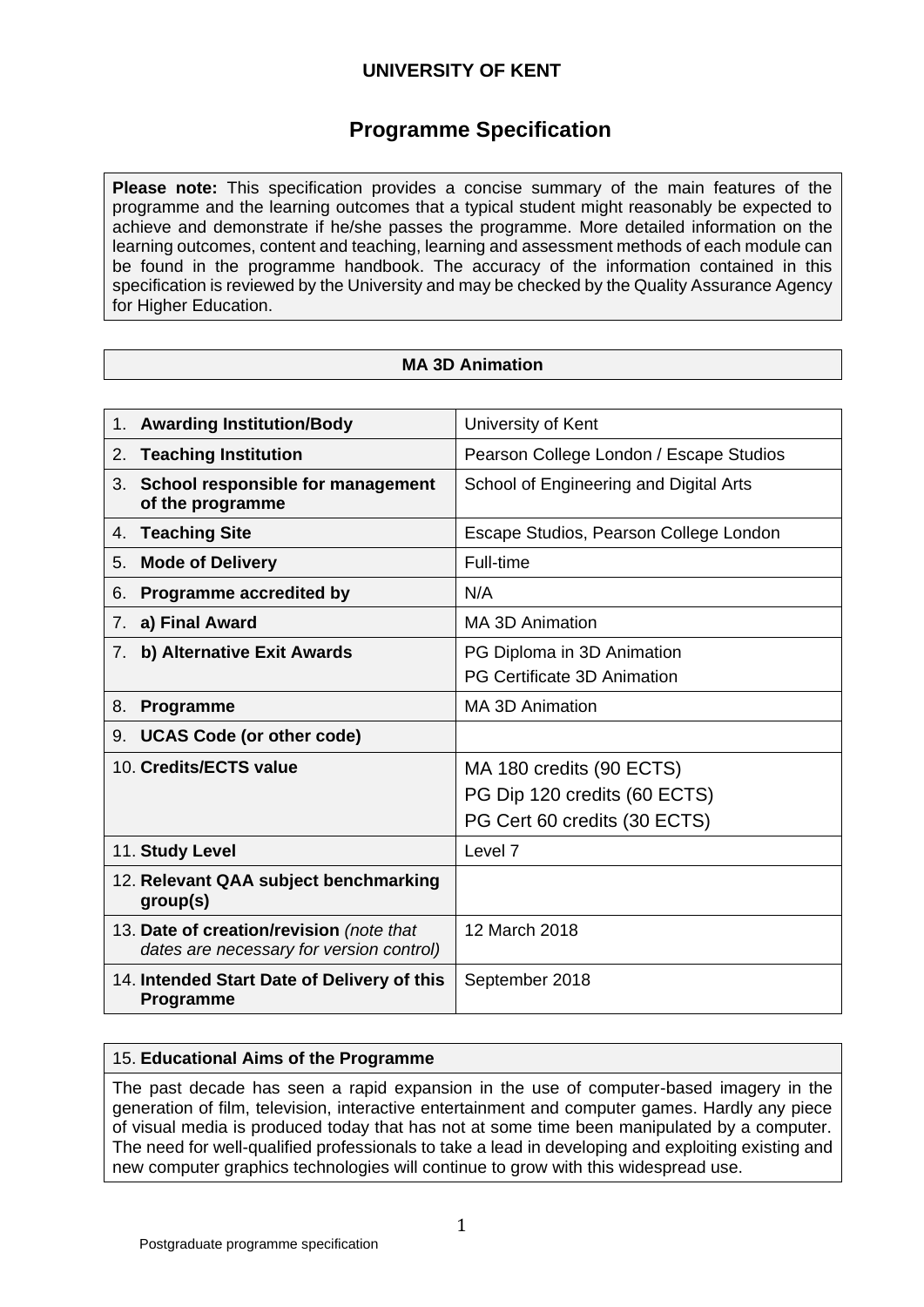This programme of study is delivered by Escape Studios, who are certified trainers for Autodesk software and have been delivering training to the industry for 15 years with great success, and have well-developed links with the animation and visual effects industry.

The scope of this field is increasing rapidly in terms of both technology and applications, and it is increasingly difficult to develop these areas to an advanced level within the constraints of existing undergraduate programmes. This postgraduate programme has been developed to focus on 3D animation, extending the knowledge and skills of graduates from undergraduate programmes from degrees from other institutions.

This postgraduate programme of study aims to enable students to develop, at advanced level, knowledge, skill and understanding within the field of 3D animation, and to equip them to become a well-qualified professional able to take a lead in developing and exploiting existing and emerging animation techniques. The unique nature of this programme means that students will study under the supervision of tutors with industrial experience and with industry standard tools and technology. Their major projects will involve professional briefs and assets set in consultation with industry partners.

The aim of the programme is to provide opportunities for students to apply specialist skills and knowledge across specific areas of animation, and to demonstrate critical judgment, research ability and proficiency in project management.

The programme aims to:

- Provide a supportive, structured environment in which students are encouraged to further develop independent learning skills in a studio environment;
- Develop deep level subject knowledge and understanding, discipline skills and personal transferable skills;
- Enhance employability by developing a skillset focused on industry and with support to develop their personal portfolio.

## **16 Programme Outcomes**

The programme provides opportunities for students to develop and demonstrate knowledge and understanding, qualities, skills and other attributes in the following areas.

#### **On completion of the Stage One, students will have:**

## **A. Systematic Knowledge and Understanding of: (Subject-specific knowledge and understanding)**

A1: the theory and concepts behind the use of 3D software tools for animation;

A2: emerging theory, techniques and approaches for 3D Animation

## **B. Intellectual Skills: (Subject-specific intellectual skills)**

- B1: critically evaluate and select 3D software tools and techniques for animation production;
- B2: critically evaluate and select 3D animation techniques needed to complete a complex production project.

## **C. Subject-specific Skills: (Practise and professional skills)**

- C1: create 3D content for use in an animated shot using professional tools and techniques.
- C2: understand and apply the 12 Principles of Animation in a 3D Environment.
- C3: apply high-level skills to deliver a complex animated shot.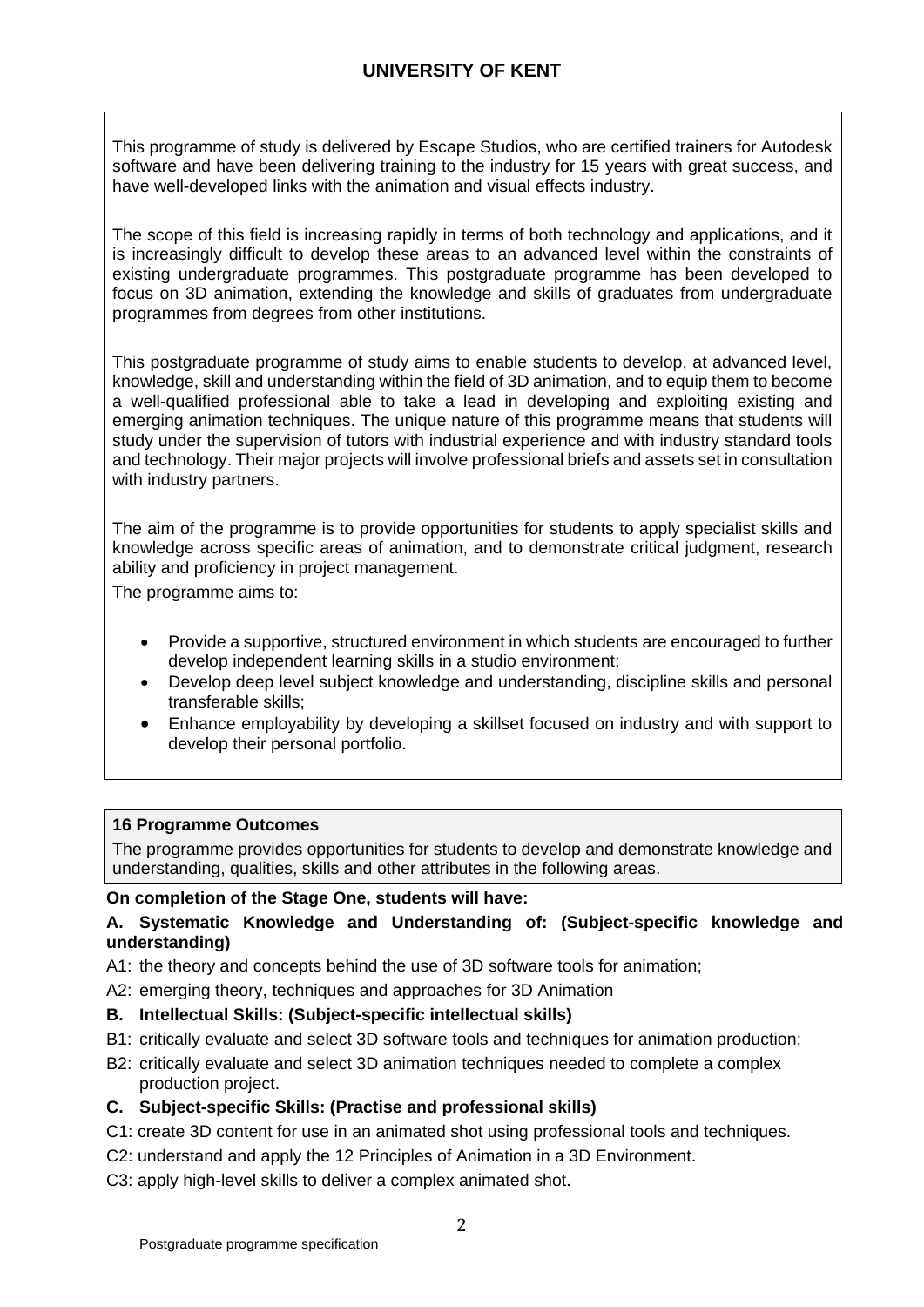## **D. Transferable Skills: (Non-subject specific key skills)**

- D1: manage complex processes and tasks to deliver a project to a defined brief;
- D2: communicate complex creative and technical information to a variety of audiences.

D3: demonstrate advanced practical abilities in the implementation of a collaborative project.

## **On completion of the Stage Two, students will have in addition to the learning outcomes of Stage One:**

## **A. Systematic Knowledge and Understanding of: (Subject-specific knowledge and understanding)**

A3: the potential advancements in 3D animation and their impact on the production process.

## **B. Intellectual Skills: (Subject-specific intellectual skills)**

- B3: research and critical evaluation of emerging theory and practice in the field of animation
- B4: technically and critically analyse and solve problems in the absence of full information and under conditions of uncertainty.

## **C. Subject-specific Skills: (Practise and professional skills)**

C4: implement a complex 3D animated shot to a professional standard.

C5: organise and manage a project within a professional production pipeline;

## **D. Transferable Skills: (Non-subject specific key skills)**

- D4: organise and schedule resources effectively to a high standard.
- D5: communicate complex technical and creative information in a structured and effective way to a variety of audiences.

D6: manage their own development and identify learning requirements and take independent action to address these.

#### **Teaching/learning and assessment methods and strategies used to enable the programme learning outcomes to be achieved and demonstrated**

Concepts, principles and practice are explored within a working environment and under the supervision of tutors with industrial experience. Professional and personal skills are developed through discussion and project work which involves problem solving and design exercises.

A particular strength of this programme is the contribution made to the teaching programme by successful practising industry professionals.

Each 30-credit module on the programme requires students to commit 300 hours of study. Some of these hours will be formally supervised in the learning environment and others will involve students carrying out private study.

Assessment is based on practical project work and a written record of this work, along with documentation and presentation of their research and investigation. These methods are chosen so that students may demonstrate the learning outcomes of each module which are focused on the research skills, decision making and process implementation involved in successful project completion.

#### **Learning Resources**

Teaching will take place in an environment with up-to-date hardware and software with regular update and replacement cycles and other industry-standard facilities. The involvement of key companies in the post-production and visual effects area assure of the quality of the learning environment and resources.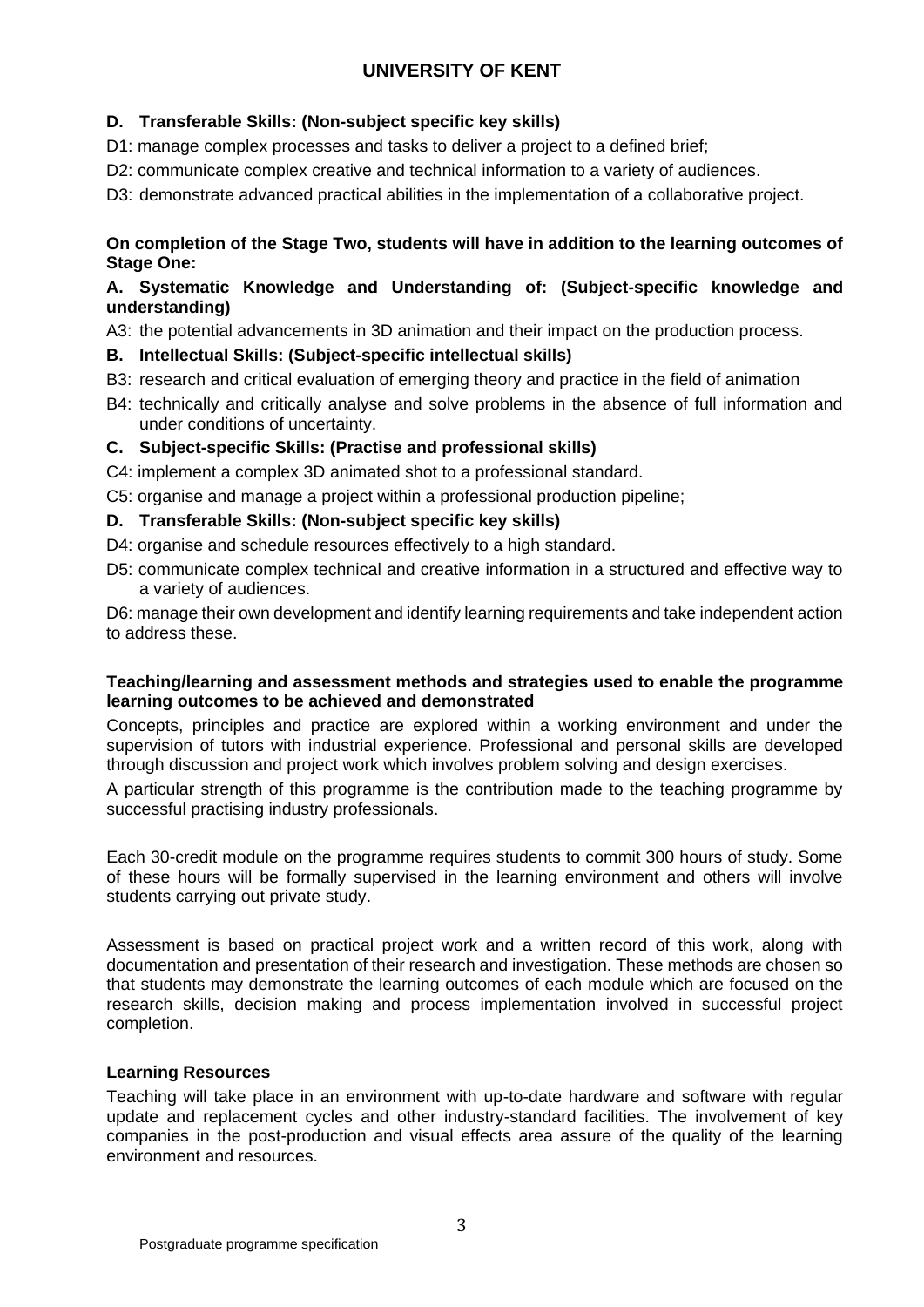E-learning will be a central element in the delivery of modules within the framework via on-line via forums, blogs (industry and academic) and industry publications. Where necessary, students will be supplied with links to relevant on-line sources either via Blackboard, social bookmarking software or other web-based collaborative software. Use of external resources and technology, such social networks and instant messaging systems will feature in modules as appropriate.

For more information on the skills developed by individual modules and on the specific learning outcomes associated with any alternative exit award relating to this programme of study, see the module mapping table, located at the end of this specification.

**17 Programme Structures and Requirements, Levels, Modules, Credits and Awards** The programme covers a range of specialist topics, leading to the qualification of a Masters degree. This includes three classroom based modules, a collaborative project and a 3-month production project.

The programme is divided into two stages. Stage1 comprises modules to a total of 120 credits and Stage2 comprises a 60 credit Animation Production Project module. Students must successfully complete each module in order to be awarded the specified number of credits for that module. One credit corresponds to approximately ten hours of 'learning time' (including all classes and all private study and research). Thus obtaining 180 credits in an academic year requires 1,800 hours of overall learning time. For further information on modules and credits<br>refer to the Credit Framework at http://www.kent.ac.uk/teaching/ga/creditrefer to the Credit Framework at http://www.kent.ac.uk/teaching/qa/creditframework/creditinfo.html

Stage1 has a single pathway. Compulsory modules are core to the programme and must be taken by all students studying the programme. The modules of Stage 1 are delivered sequentially, with the contact time of each module being completed before the next module begins.

Each module and programme is designed to be at level 7. For the descriptors of each of these levels, refer to Annex 2 of the Credit Framework at http://www.kent.ac.uk/teaching/qa/creditframework/creditinfoannex2.html.

To be eligible for the award of a masters degree students must obtain 180 credits, at least 150 of which must be Level 7. Students who obtain 60 credits (excluding the Production Project) will be eligible for an alternative exit award of Postgraduate Certificate in 3D Animation. Students who obtain 120 credits, but excluding the Production Project, will be eligible for the alternative exit award of Postgraduate Diploma 3D Animation.

The following modules may not be condoned or compensated:

Animation 1 – Locomotion & Mechanics , Animation 2 – Character Performance, Animation 3 – Animals & Creatures, Animation 4 – Studio Project, Animation 5 – Production Project

This programme has flexible start dates which may vary from year to year. There will typically be one start date in the Autumn, which will be in August, September or October and another at the start of the calendar year, which will be in January or February.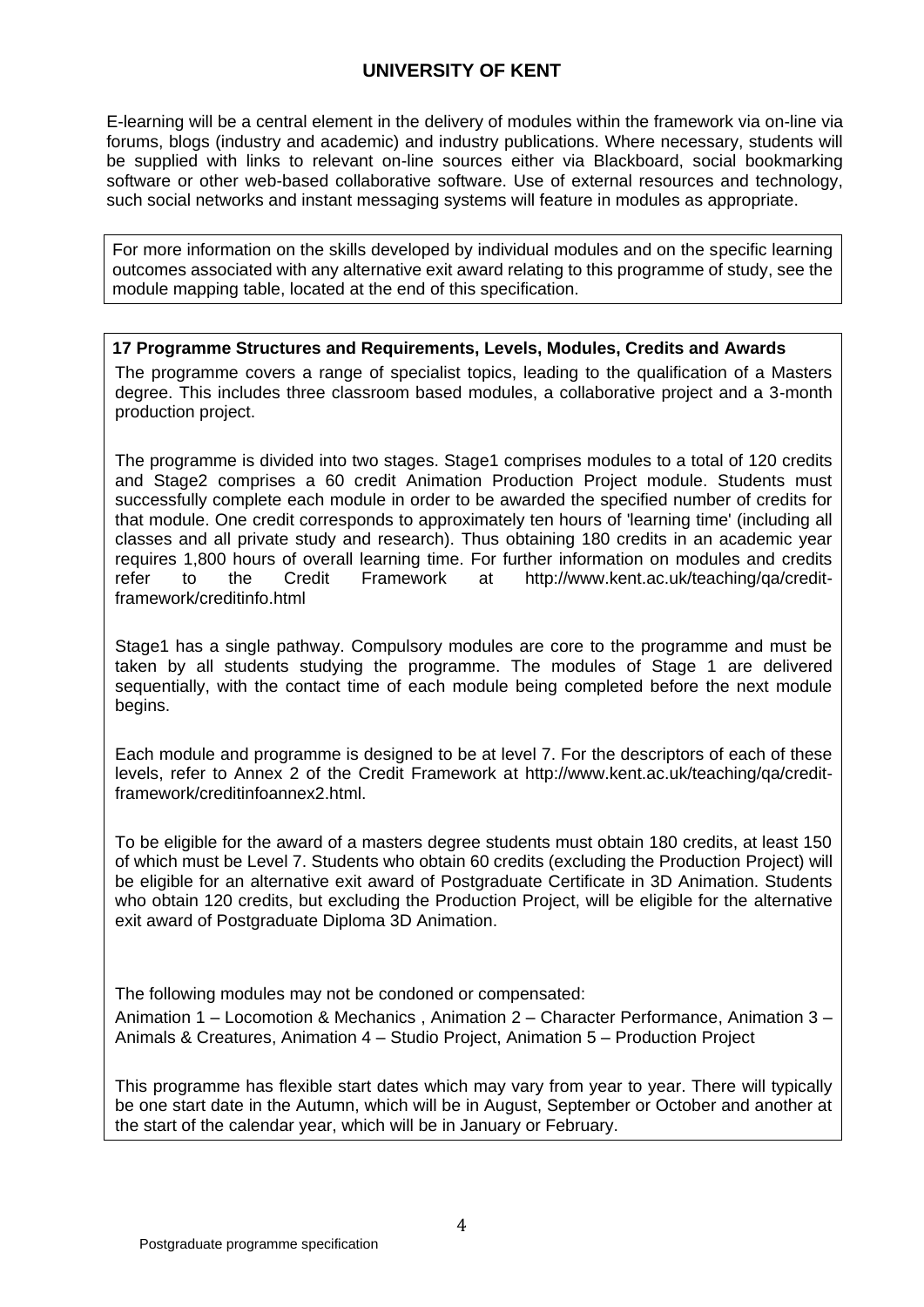| Code                      |                 | <b>Title</b>                         |                                   | Level | <b>Credits</b> | Term(s)        |
|---------------------------|-----------------|--------------------------------------|-----------------------------------|-------|----------------|----------------|
|                           |                 |                                      |                                   |       |                |                |
| Stage 1                   |                 |                                      |                                   |       |                |                |
| <b>Compulsory Modules</b> |                 |                                      |                                   |       |                |                |
| AN7001                    | <b>PRSN7020</b> | Animation 1 – Locomotion & Mechanics |                                   | 7     | 30             |                |
| AN7002                    | <b>PRSN7021</b> | Animation 2 – Character Performance  | 7                                 | 30    |                |                |
| AN7003                    | <b>PRSN7022</b> |                                      | Animation 3 – Animals & Creatures | 7     | 30             | $\overline{2}$ |
| AN7004                    | <b>PRSN7023</b> | Animation 4 - Studio Project         |                                   | 7     | 30             | 2              |
| Stage 2                   |                 |                                      |                                   |       |                |                |
| <b>Compulsory Modules</b> |                 |                                      |                                   |       |                |                |
| <b>PRSN7024</b><br>AN7005 |                 |                                      | Animation 5 - Production Project  | 7     | 60             | 3              |

## **18 Work-Based Learning**

Work-based learning is not structurally part of the programme, but learning takes place in an environment that replicates that of a typical creative industries studio. This is particularly relevant to the project work, where students work in teams to industry practices and procedures, ensuring that they have experience of the workplace environment during their studies.

Disability Statement: Where disabled students are due to undertake a work placement as part of this programme of study, a representative of the Pearson College will meet with the work placement provider in advance to ensure the provision of anticipatory and reasonable adjustments in line with legal requirements.

## **19 Support for Students and their Learning**

- Escape Studios / Pearson College London induction programme
- Programme/module handbooks
- Learning resources & support https://www.pearsoncollegelondon.ac.uk/studentexperience/undergraduate/learning-support.html
- Student Support & Wellbeing https://www.pearsoncollegelondon.ac.uk/study/postgraduate/student-support.html
- PCL Student Association https://www.pearsoncollegelondon.ac.uk/studentexperience/undergraduate/pcsa.html
- Careers and Employability https://www.pearsoncollegelondon.ac.uk/working-withbusiness/career-coaching.html

#### **20 Entry Profile**

The minimum age to study a degree programme at the university is normally at least 17 years old by 20 September in the year the programme begins. There is no upper age limit.

#### 20.1 **Entry Route**

For current information, please refer to the prospectus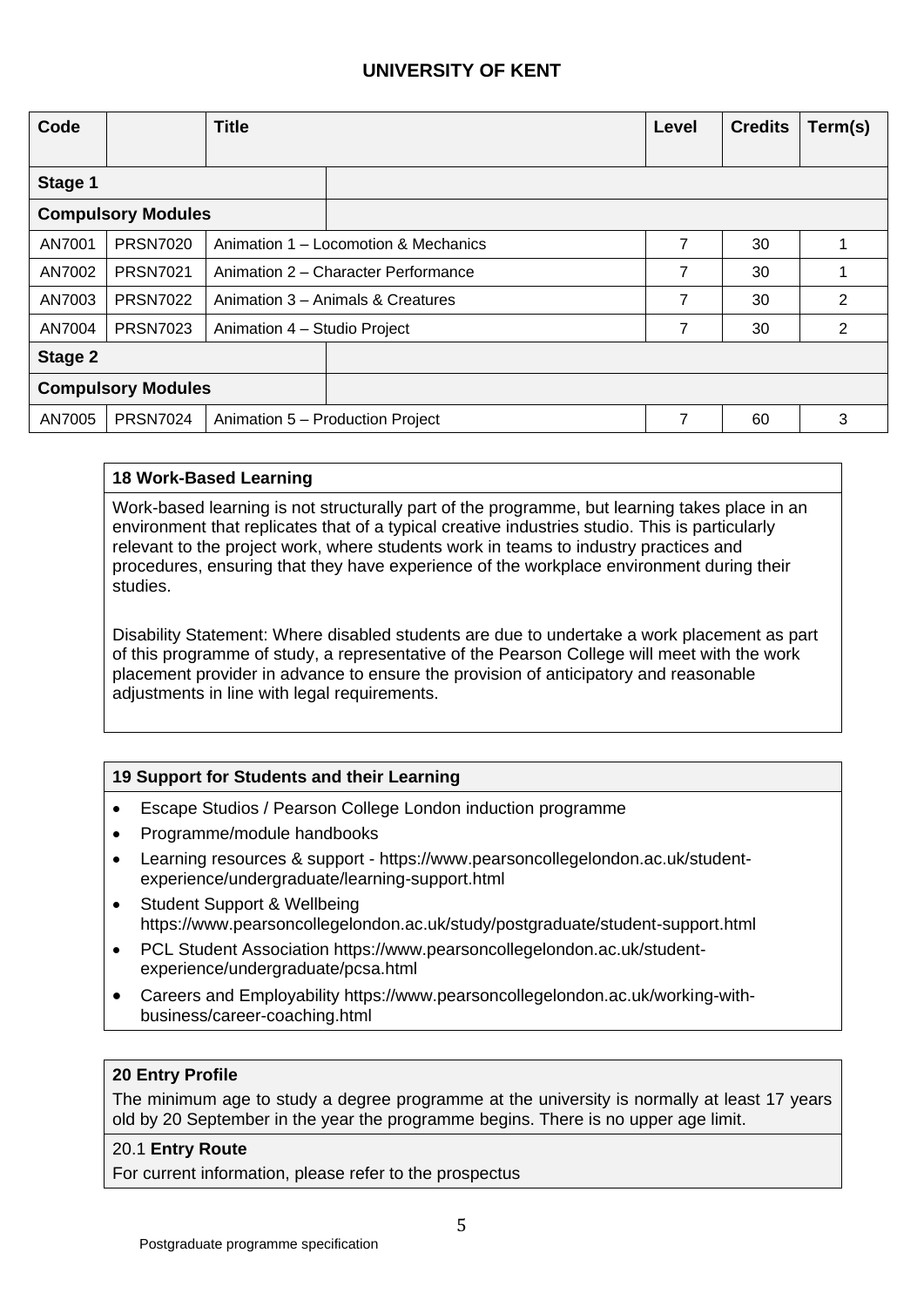All applicants are expected to have:

an Honours Degree containing a significant component in the field of animation or related discipline of an approved degree-awarding body;

OR

equivalent industrial experience in the field of animation or a related area.

Applicants will be expected to submit a portfolio of work to be assessed and attend an interview that will be carried out by members of the teaching team.

# **Non-native English Speakers**

Students who do not have English as a first language will need to demonstrate their proficiency with appropriate qualifications or evidence of having been taught English previously. Typical English Language Level: average 6.5 IELTs, minimum 6.0 reading and writing.

# **Diversity**

Pearson College London welcomes applications from people of all backgrounds and abilities. Those with a disability are encouraged to discuss the nature of their disability with the Programme during the application process. The College has a process to assess additional learning needs, providing support and where appropriate 'reasonable adjustments' in assessment.

# **APL**

Students may be admitted on to the programme, or may gain exemptions from particular modules, based on APL. Such cases are subject to prior approval by the University of Kent according to its APL process. See:

http://www.kent.ac.uk/teaching/qa/codes/taught/annexr.html.

## 20.2 **What does this programme have to offer?**

This programme has been designed through close consultation with industry professionals and is based on many years' experience of delivering highly focused educational programmes for the animation industry.

The programme has been devised to ensure that student projects feel like real industry projects. Pearson College London / Escape Studios' existing pedagogy was adapted to incorporate elements of project-based delivery. Escape Studios' connection with the industry, combined with the expert instruction from existing tutors provides a powerful and practical student learning experience.

This course has been developed through engagement with industry partners such as Framestore, Cinesite, Pixar, Blue Zoo, and Jellyfish. Every effort has been made to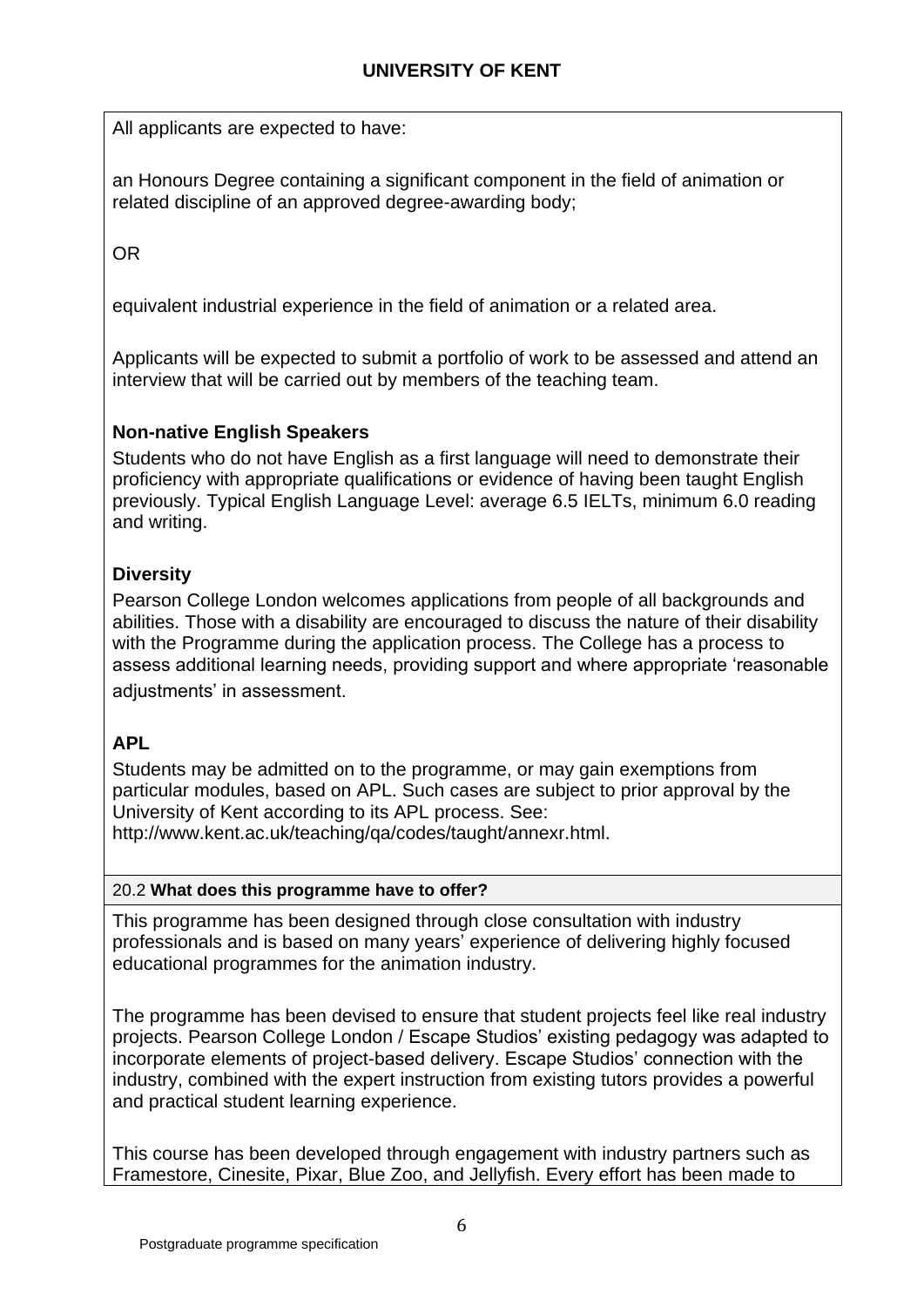ensure that the course content is relevant to the current state of the industry, with ongoing consultation and support. Students will benefit from industry mentors, to ensure a continuing dialogue with industry, both in terms of course content and the changing shape of the job market.

# **Cross-disciplinary collaboration**

Escape Studios offers MA Programs in Games and Visual Effects, and it may be possible for animation students to collaborate with students from these other disciplines. Such cross-course collaborations are strongly encouraged, as they help to replicate the real-world experience of an animation studio. However, collaborations of this kind will likely depend on ad-hoc arrangements between students as and when opportunities arise.

# **Assessment and industry**

The assessment methods employed in this programme have been developed to mirror industry practice as far as possible. We balance feedback from tutors and industry experts. It is crucial that students learn how to accept and work with feedback from their superiors and peers, as this will be the norm when they work in industry. They also need to develop a keen self-critical eye. To be able to step back from their work and see what they could improve, and to have the ability look at themselves and their working practices, and make changes where necessary.

Graduates of the programme will be ready for work. They will have a deep technical knowledge of their craft and will have the ability to work collaboratively with people in adjacent roles and fields.

# 20.3 **Personal Profile**

Applicants should exhibit:

- A passion for the animation industry
- An intellectual interest in the history, theory and practice the animation industry
- The ability to adapt and change with varying circumstances
- A thirst for knowledge and a desire to solve complex problems
- Enthusiasm for collaborative and team working
- A desire to shape the future of 3D animation

21 **Methods for Evaluating and Enhancing the Quality and Standards of Teaching and Learning**

## 21.1 **Mechanisms for review and evaluation of teaching, learning, assessment, the curriculum and outcome standards**

- Student module evaluations and feedback questionnaires
- Annual programme and module monitoring reports, see http://www.kent.ac.uk/teaching/qa/codes/taught/annexe.html
- External Examiners system, see http://www.kent.ac.uk/teaching/qa/codes/taught/annexk.html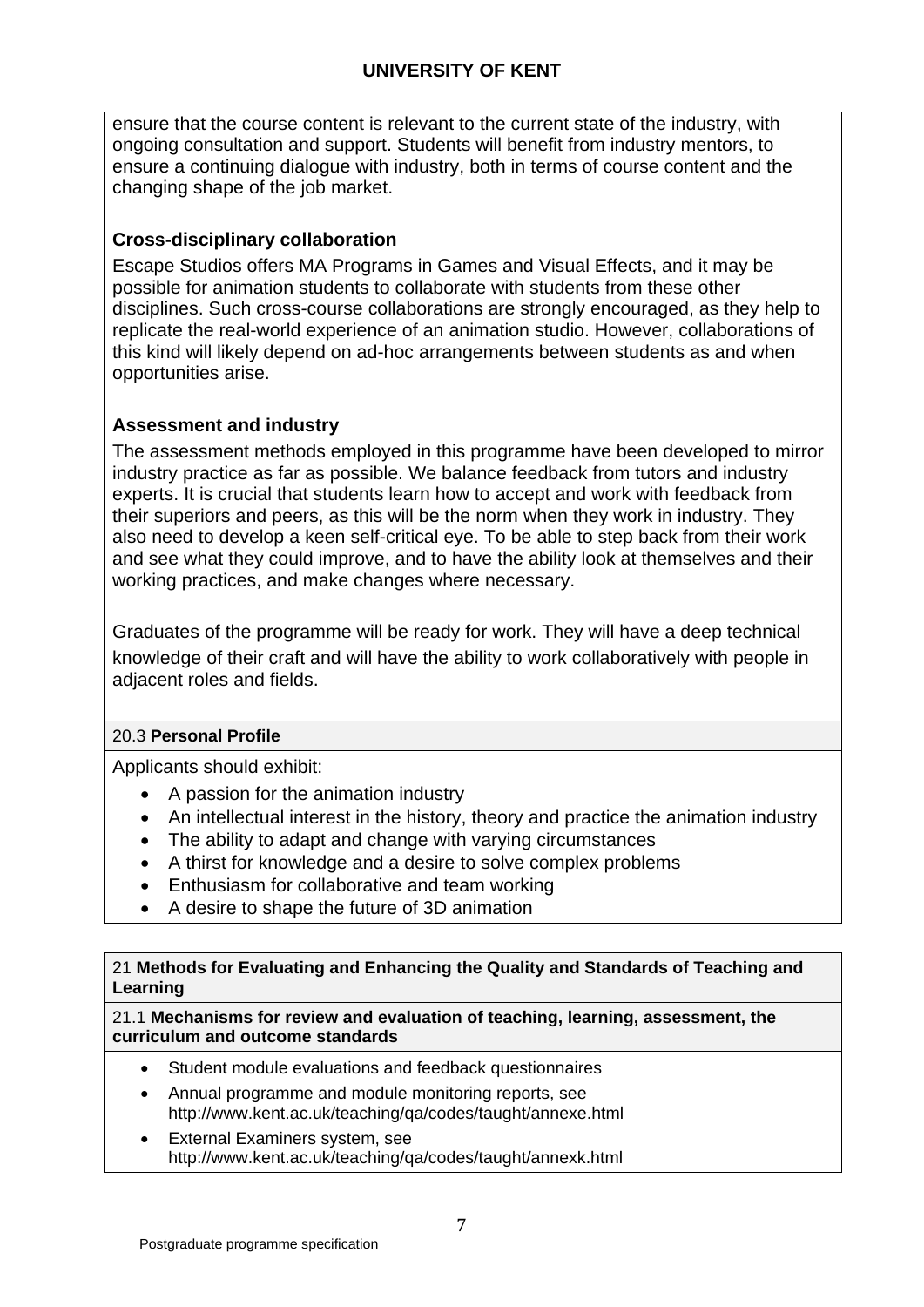- Periodic programme review, http://www.kent.ac.uk/teaching/qa/codes/taught/annexf.html
- Annual staff appraisal
- Peer observation
- Quality Assurance Framework, http://www.kent.ac.uk/teaching/qa/codes/index.html
- QAA Higher Education Review, see http://www.qaa.ac.uk/InstitutionReports/types-ofreview/higher-education-review/Pages/default.aspx

## 21.2 **Committees with responsibility for monitoring and evaluating quality and standards**

Committees at the University of Kent include:

- School Graduate Studies Committee
- Faculty Graduate Studies Committee
- Graduate School Board
- Faculty Board
- Board of Examiners

Committees at Pearson College London include:

- Staff-Student Liaison Committee
- Progression and Retention Committee
- Review and Enhancement Committee
- Academic Board

## 21.3 **Mechanisms for gaining student feedback on the quality of teaching and their learning experience**

- Staff-Student Liaison Committee
- Postgraduate Taught Experience Survey (PTES)
- Student module evaluations

#### 21.4 **Staff Development priorities include:**

- Annual Appraisals
- Institutional Level Staff Development Programme
- Study Leave
- Industry contact and experience
- Academic Practice Provision (PGCHE, ATAP and other development opportunities)
- PGCHE requirements
- HEA (associate) fellowship membership
- Professional body membership and requirements
- Programme team meetings
- Research seminars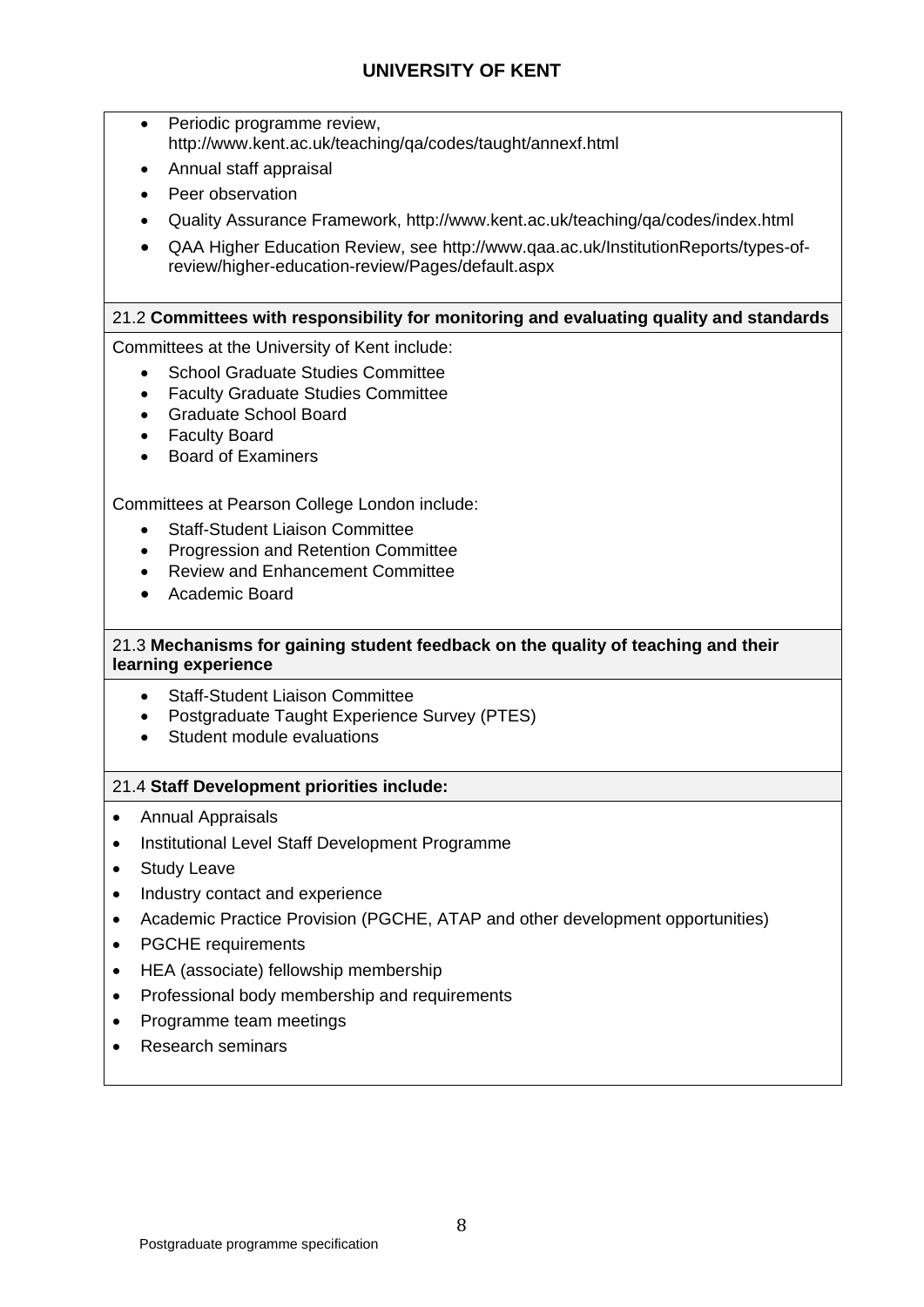## 22 **Indicators of Quality and Standards**

- PCL QAA Higher Education Review Plus report May 2014 (http://www.qaa.ac.uk/en/ReviewsAndReports/Documents/Pearson%20College/Pearson-College-HER-Plus-14.pdf)
- QAA Educational Oversight Report May 2015 (http://www.qaa.ac.uk/en/ReviewsAndReports/Documents/Pearson%20College/Pearson%2 0College-EO-AM-15.pdf)

Future indicators after the commencement of the programmes will include:

- Annual External Examiner reports
- Annual programme and module monitoring reports (UoK and PCL)
- Result of PCL periodic review
- Result of University of Kent Periodic Review

22.1 The following reference points were used in creating these specifications:

- QAA UK Quality Code for Higher Education [http://www.qaa.ac.uk/assuring-standards-and](http://www.qaa.ac.uk/assuring-standards-and-quality)[quality](http://www.qaa.ac.uk/assuring-standards-and-quality)
- Pearson College London

#### 23 **Inclusive Programme Design**

Pearson College London recognises and has embedded the expectations of current equality legislation, by ensuring that the programme is as accessible as possible by design. Additional alternative arrangements for students with Additional Learning Plans (ALPs)/declared disabilities will be made on an individual basis, in consultation with the relevant policies and support services.

*Template last updated November 2017*